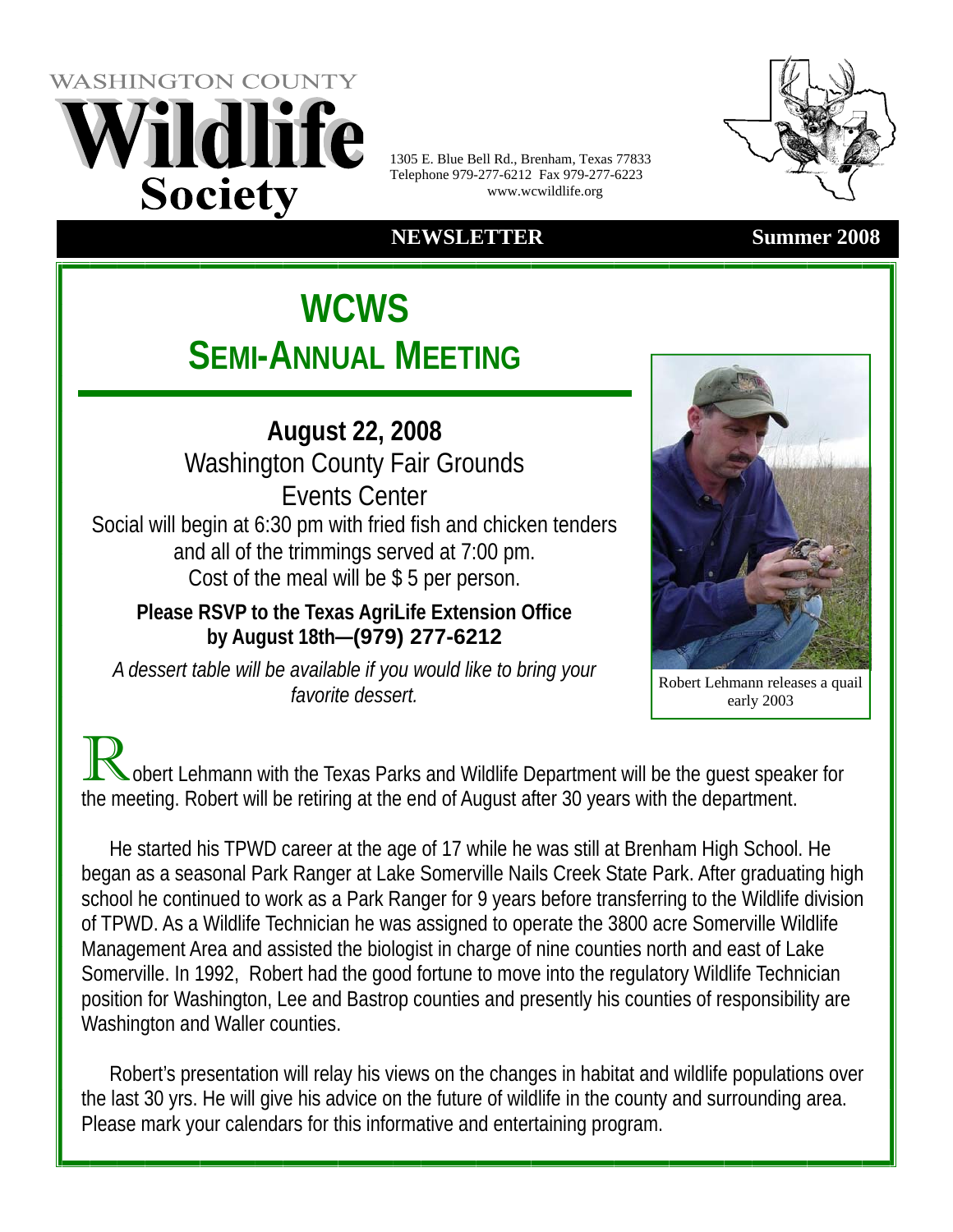# **WASHINGTON COUNTY** Vildlife **Society**

#### *OFFICERS:*

Sara Byman, Society President, (979), 830-8555 Russell Borgstedte, Society Vice President, (936) 878-9933 Richard Thames, Society Treasurer, (979) 278-3053 Monterey White, Society Secretary, (979) 836-3418

#### *WMA DIRECTORS:*

**Greenvine WMA**  Sara Byman, Director, (979) 830-8555, sara@kangablue.com Weldon Moeller, Vice-Director, (979) 277-2677

**Sun Oil Field WMA**  Gil Janner, Director, (979) 251-7134 Mike Busby, Vice-Director, (979) 836-5233

#### **Rocky Creek WMA**

Bill Kenisell, Director, (713) 446-2142, wkenisell@hotmail.com Waldo Nienstedt, Vice Director, (979) 289-2393

#### **Post Oak WMA**

Russell Borgstedte, Director, (936) 878-9933, russborgstedte@earthlink.net Tommy Holle, Vice-Director, (936) 878-2774

#### **Sandtown WMA**

Jennifer Mohr, Director, (979) 278-3394, mohr@industryinet.com Richard Thames, Vice-Director, (979) 278-3053, rbthames@industryinet.com

**Mt. Vernon WMA**  Greg Schomburg, Director, (979) 836-2568

#### **New Years Creek WMA**

Monterey White, Director, (979) 836-3418, whiteoakfarm@att.net Dave Redden, Vice-Director, (936) 878-1988,

dredden@mssblue.net

#### *RESOURCE CONTACTS:*

Larry Pierce, County Extension Agent-Agriculture/ Natural Resources, (979) 277-6212, lw-pierce@tamu.edu

Robert Lehmann, Texas Parks and Wildlife Department – Environmental Specialist, (979) 277-6297, robertl@alpha1.net

Ann Thames, WCWS Office Secretary (979) 203-3455, semahta@yahoo.com

# **President's Remarks**

is certainly hot and dry outside now that summer is here and a burn ban will most likely be in effect soon. I hope you have watched for fawns on the ground as you have cut your hayfields and listened for the calls of the Bob White quail. It is hot to be outside but nature is flourishing everywhere you look. Bluebirds are fledging, bright red Cardinals are everywhere and hummingbirds have come back to the feeders. Nature's beauty is all around us if we just take the time to look.



 I want to thank those of you who have paid your 2008 WCWS dues. We had record numbers of people who made additional donations to the Wildlife Society and 2 new **Life Time Members**, (Virginia Elverson of Greenvine and Charles & Nancy Peterson of Mt. Vernon) and a corporate matching donation from IBM. These funds will allow WCWS to continue participation in wildlife related projects, field days, workshops, and other educational events as well as sponsorship of our local youth in wildlife camps, programs, and educational activities. Many thanks!

 Our Semi-annual meeting is coming up on August 22 at the Washington County Event Center. Robert Lehmann, retiring TPW Biologist, will speak on the changes he has seen in wildlife and wildlife habitat over the past 30 years in Washington County.

 You won't want to miss this one! We will celebrating Robert's 30 years of service to our community. I hope to see you there!

# Sara Byman

President, Washington County Wildlife Society



#### **Time to ID some Deer**

Starting August 1st members should begin to log deer sightings within the county. See instructions on reverse side of enclosed  $\blacksquare$ form. Please take some time and go out and identify some deer, log them onto the form according to instructions.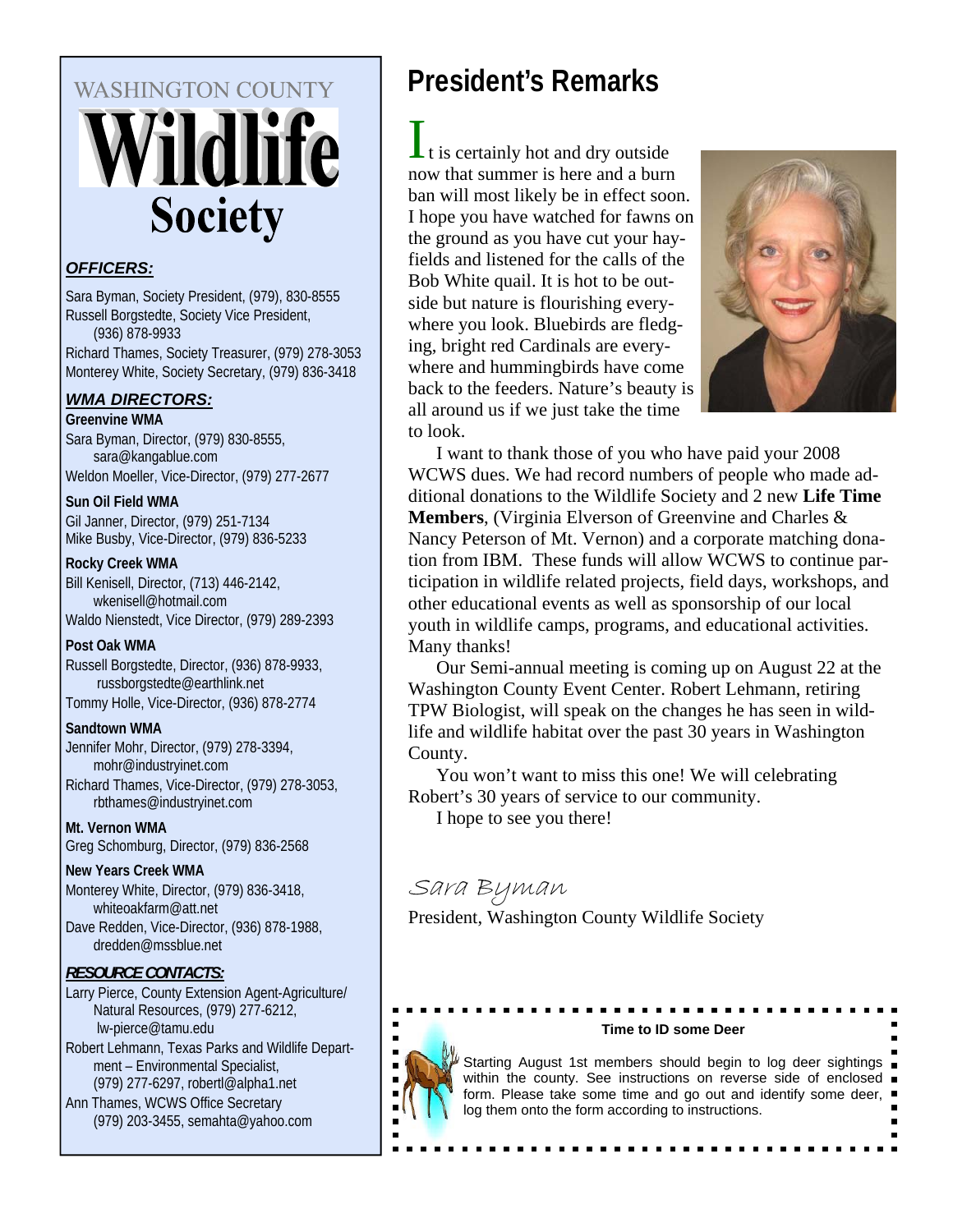## **Summer Vacation— Get Out and Enjoy Nature**

Soaring gas prices are a great reason to vacation much closer to home this summer. If you do that, you'll also help with conservation.

Texas Parks are a wonderful way to enjoy the out of doors. With more than 90 Texas state parks and historical sites, there are many parks close to Washington County that offer swimming, fishing, hiking, canoeing, boating and camping. As a result of additional legislative funding for state parks in 2008-2009, park visitors might notice improvements to aging facilities, reopening of campgrounds, and in some cases, increased security thanks to the hiring of more than 200 new park staff.

State parks are one good, low-cost, nearby way that people can connect with nature and the outdoors and there are plenty of inexpensive ways to have fun with the kids that don't involve going too far from home.

Below are just a few of the spots around Washington County where you can enjoy yourself this summer.

**Lake Somerville State Park & Trailway** - Lake Somerville State Park and Trailway offers a multitude of recreational opportunities. The extensive Lake Somerville Trailway links the Birch Creek unit to the Nails Creek unit. More than 20 miles of trails are open to hikers, mountain bikers and equestrians. Water lovers can enjoy fishing, swimming, boating, and skiing on Lake Somerville.

**Bastrop State Park** - The park provides opportunities for backpacking, camping, picnicking, canoeing (park rents canoes), swimming (pool), golfing, wildlife viewing, hiking, and interpretive programs.

### **Cool off at one of Texas' Paddling Trails!**

The Texas Paddling Trails is a program to develop public inland and coastal paddling trails throughout the state and support these trails with maps, signage and other information. These trails provide well-mapped accessible day trips in a variety of settings and for all levels of paddling experience. There are currently seven coastal paddling trails and five inland paddling trails, with several communities in the process of applying for participation in this program. Below are several paddling trails close to Washington County. *For more detailed info visit* 

http://www.tpwd.state.tx.us/fishboat/boat/paddlingtrails/

**Lake Bastrop** - Lake Bastrop is a high-quality bass lake. It has been heavily stocked with Florida largemouth bass. However, it is not noted for producing trophy-size bass; most of those caught range from 2 to 5 pounds. Channel, blue, and flathead catfish have also been stocked. Channel catfish are abundant, with best angling in the spring and early summer before the vegetation interferes with bottom fishing. A lowdensity crappie population is present.

**Buescher State Park** - The beautiful wooded setting, that includes a tranquil lake, makes an excellent area from which to observe the seasonal distribution of some 250 species of birds. Mammals include white-tailed deer, raccoons, opossums, bobcats and armadillos along with rabbits, squirrels and small rodents. Enjoy fishing for catfish, bass, crappie, perch and also rainbow trout in the winter. Activities are non-motorized boating permitted (no ramp/small lake); fishing in a stocked lake; nature study; hiking; and biking (The scenic, 12-milelong, winding, and hilly, paved road between Buescher and Bastrop State Parks is ideal for biking, but should be used only by experienced cyclists.)

**Stephen F. Austin State Park** - Twelve acres of the park are set aside in honor of the area's past. Activities include picnicking, camping, fishing, hiking, golf, and nature and historical tours.

**Washington-on-the-Brazos State Historic Site** - Visiting Washington-on-the-Brazos State Historic Site is an enjoyable experience. The expansive park grounds along the Brazos River provide a beautiful setting for picnicking, sightseeing and birdwatching.

#### **Texas State Parks Pass**

The new Texas State Parks Pass is an annual pass that offers many special benefits to its members. As a member, you and your guests can enjoy unlimited visits to State Parks, State Historic Sites, and State Natural Areas, without paying the daily entrance fee. Cards are \$60 and are valid for 12 months from time of purchase. The Texas State Parks Pass is available at most state parks and historic sites, as well as through the TPWD Customer Service Center in Austin, Texas (1-512- 389-8900). Your membership fees will help Texas State Parks be well-maintained and conserved for the enjoyment of future generations. For more info visit http://www.tpwd.state.tx.us/spdest/

**Columbus Paddling Trail**—Paddling the Colorado River through the town of Columbus you have the opportunity to see wildflowers, birds, turtles and more! This 6.5 mile trail can take anywhere from two to five hours to complete, and the peaceful waters and calm rapids will give you a wonderful day on the river.

**Victoria Paddling Trail - Riverside Park—**This 4.2 mile stretch of the Guadalupe River in the Coastal Region is a slower moving river that is bordered by scenic soft banks rather than the limestone bluffs of the Hill Country. This quiet reach can be paddled in 1-3 hours depending on flow rates.

**Goliad Paddling Trail—**Enjoy quiet pools and several small riffles on the first inland paddling trail to include a State Park. Located on the San Antonio River near the town of Goliad, this ~6.6-mile river trail can be floated in two and a half to four hours.